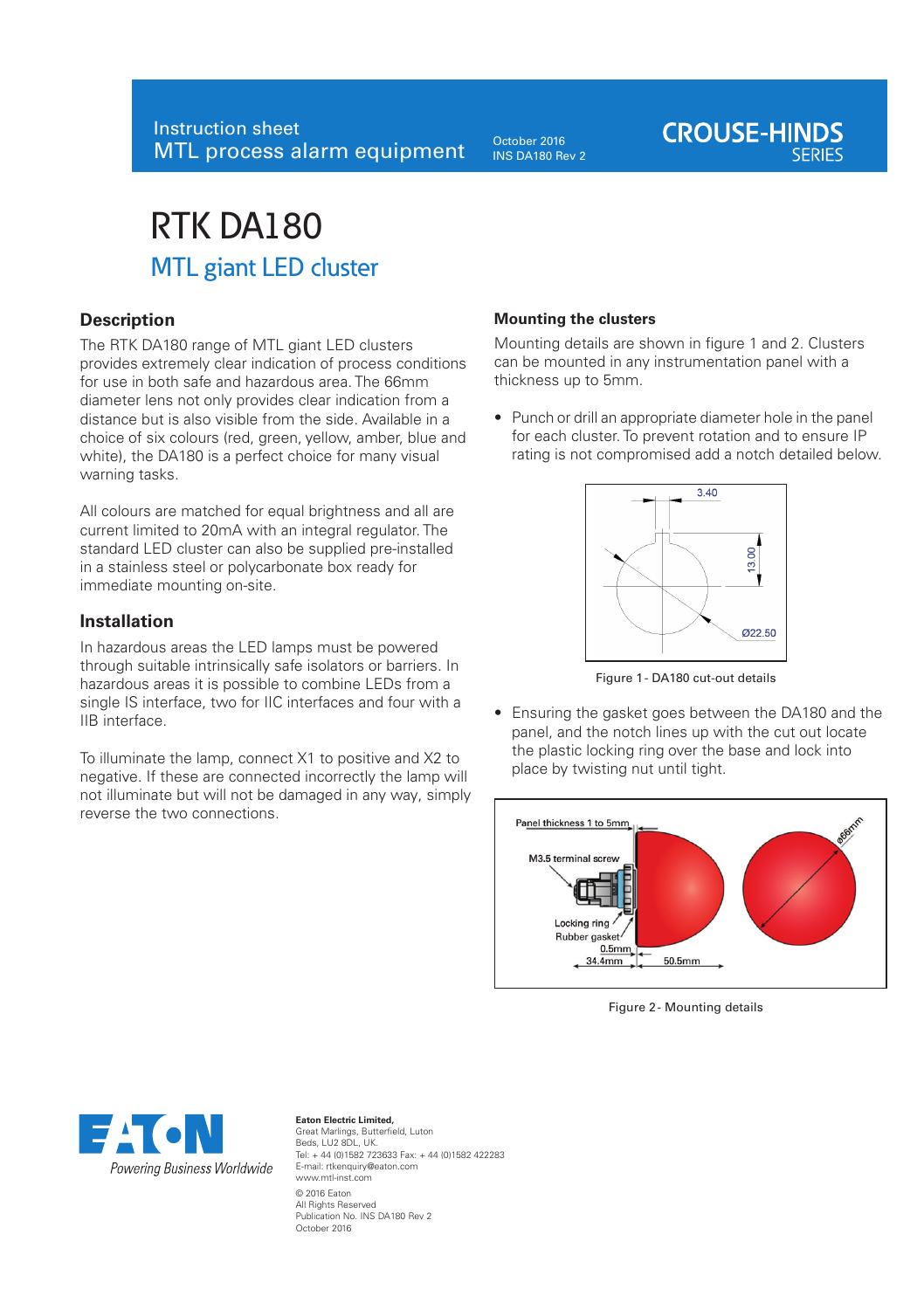### **RTK DA180**

October 2016

### **Hazardous area use**

The LED lamps must be powered through suitable intrinsically safe isolators or barriers. Up to two LED lamps can be driven from a single IIC interface. The LED lamp must be protected to IP20 minimum once installed.

### **Specification**

### **HAZARDOUS AREA USE**

#### **Certification**

ATEX certified to to EN60079-0:2006 and EN60079-11:2007 Group II, Category 2G  $\overline{\text{6}}$ II 2G Ex ia IIC T4 (Ta-20 $^{\circ}$ C to 60 $^{\circ}$ C)

### **Location**

Zones 1 and 2, Gas Groups IIC, IIB and IIA, Temp Class up to T4

### **Certificate number**

KEMA07ATEX0204X

### **Safety Parameters**

Only for connection to certified intrinsically safe circuits with the following maximum values:  $U = P1/I$  for a supply circuit with non-linear current limiting  $Ui = 4Pi/li$  for a supply circuit with linear current limiting  $Pi = 1$  M  $I = 2A$  $Ci = 0nF$   $I = 0mH$ 

**Supply** With suitable certified interface 18-35VDC, current 20mA

## **Recommended Interfaces**

Zener Barriers: MTL7728P+ IS Isolators: MTL5521

### **Environment**

Operating temperature: -20°C to +60°C Storage temperature: -20°C to +80°C Humidity: 0-95% RH, non-condensing

### **Compliance**

Immunity to EN61000-6-2:2005 Emissions to EN6100-6-4:2007

### **Safe area use**

A power source of 14-26VDC is applied to the LED lamp in order to illuminate the LED lamp.

### **SAFE AREA USE**

### **Power supply requirements**

Direct connection: 14-26VDC Current consumption: 20mA maximum per lamp

### **Environment**

Operating temperature: -20°C to +60°C Storage temperature: -20°C to +80°C<br>Humidity: 0-95% RH, non 0-95% RH, non-condensing

### **GENERAL**

#### **High Reliability**

All LED Lamps are designed to provide a minimum of 100,000 hours service life (continuous illumination at 40°C ambient temperature)

#### **Colours**

The DA180 range of giant LED clusters are available in six super-bright colours. Colours are red, orange, yellow, green, blue and white

#### **Construction**

Lens- polycarbonate

#### **Protection**

IP65 when panel mounted, IP20 from the rear

### **Connections**

Screw terminals for cable 0.5–2.5 mm2

### **Mounting**

22.5mm diameter hole 85mm apart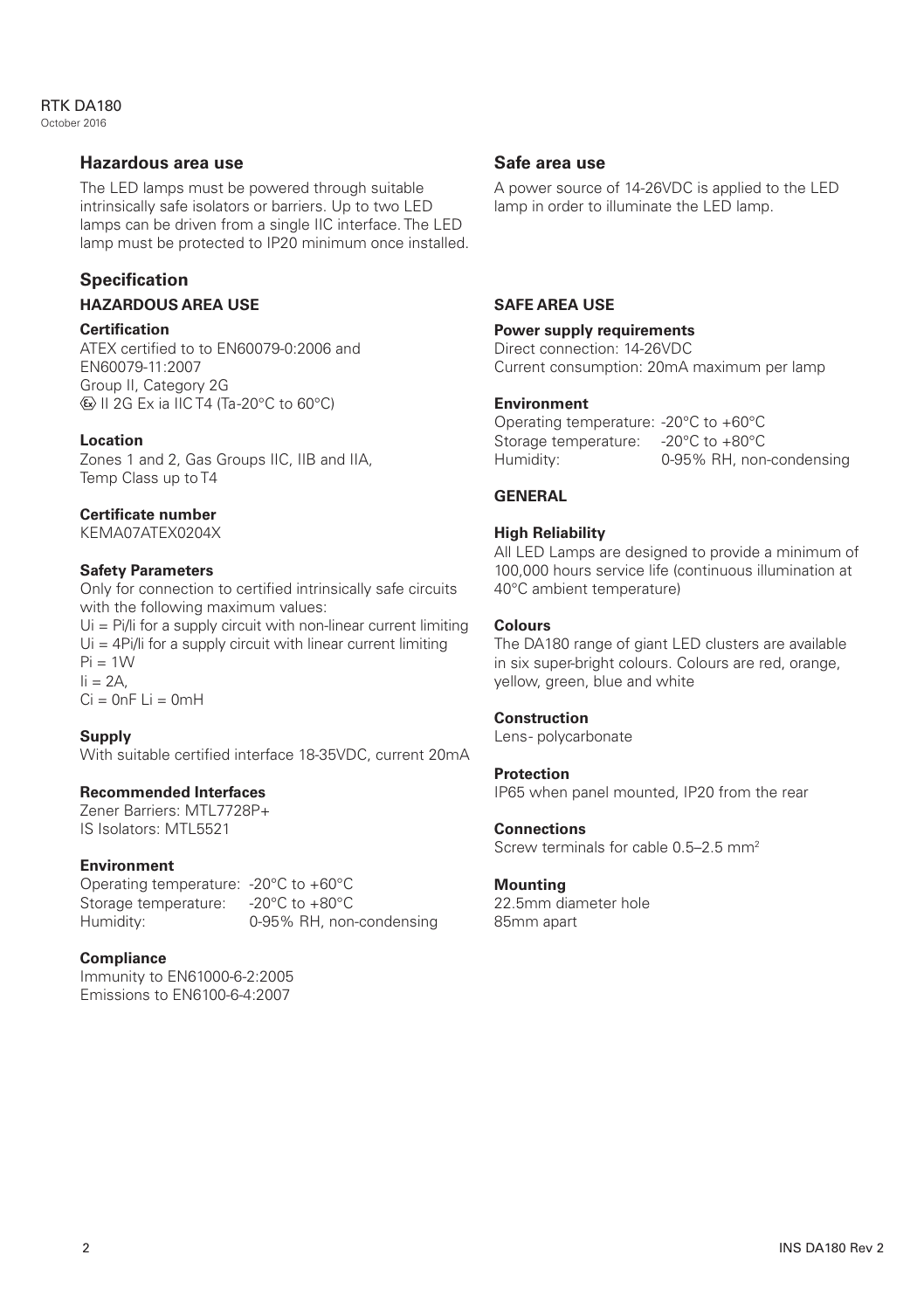# **Special conditions for safe use**

### **DA180 range of giant LED clusters**

When more than one giant LED cluster from the DA180 range is mounted on an enclosure or the enclosure also contains other circuits, the enclosure shall provide a degree of ingress protection in accordance with EN60529 suitable for the applicable environmental conditions and in compliance with EN60079-0 and EN60079-11.

# **Labelling**

The certification label can be found on the body of the DA180 housing.

| IS GIANT LED CLUSTER Type DA180-XX                     |
|--------------------------------------------------------|
| Cert no.KEMA07ATEX0204X $\langle x \rangle$    2 G     |
| Ex ia IIC T4 (Tamb=60°C) li = $2\overline{AP}$ i = 1W  |
| ONLY VALID IF FITTED<br>$C_{1180}$<br><b>WITH P861</b> |

The unit also has a serial number label which will be attached to the underside of the dome.

*Due to our policy of continuous product development, we reserve the right to amend these specifications without notice.*

# **Declaration of Conformity**

A printed version of the Declaration of Conformity has been provided separately within the original shipment of goods. However, you can find a copy of the latest version at

**http://www.mtl-inst.com/certificates**